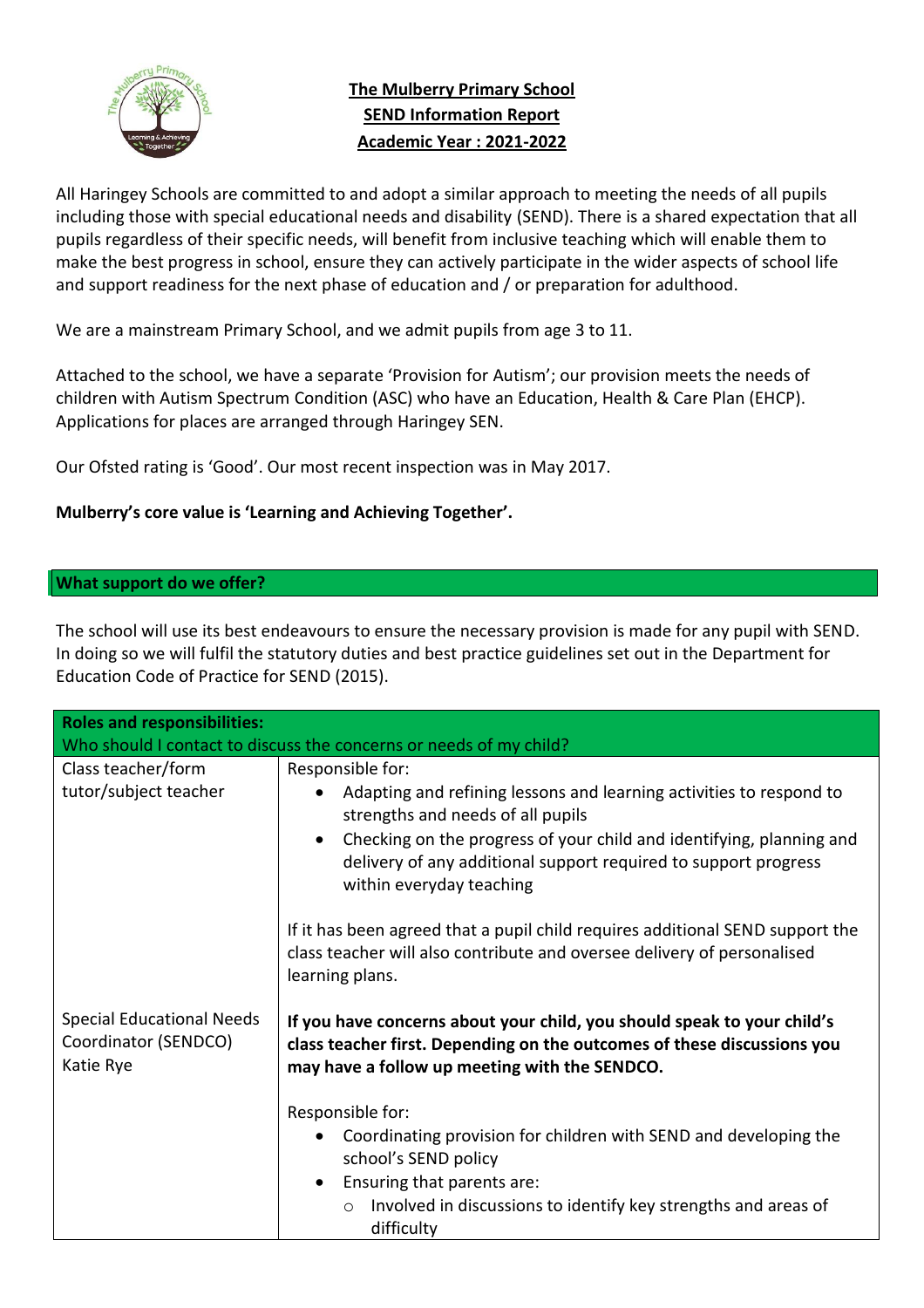|                                                                                                                                                                                      | Involved in planning provision to overcome barriers to learning<br>$\circ$<br>Regularly included in reviewing how well their child is doing<br>$\circ$<br>o Consulted about planning successful movement (transition) to a<br>new class or school<br>Liaising with a range of agencies outside of school who can offer<br>advice and support to help pupils overcome any difficulties<br>Providing specialist advice and facilitating training to ensure that all<br>staff are skilled and confident about meeting a range of SEND. |  |
|--------------------------------------------------------------------------------------------------------------------------------------------------------------------------------------|-------------------------------------------------------------------------------------------------------------------------------------------------------------------------------------------------------------------------------------------------------------------------------------------------------------------------------------------------------------------------------------------------------------------------------------------------------------------------------------------------------------------------------------|--|
| The Headteacher                                                                                                                                                                      | Responsible for:                                                                                                                                                                                                                                                                                                                                                                                                                                                                                                                    |  |
| Michelle Akarsu                                                                                                                                                                      | The day-to-day management of all aspects of the school, including<br>the provision made for pupils with SEND                                                                                                                                                                                                                                                                                                                                                                                                                        |  |
| <b>SEN Governor</b>                                                                                                                                                                  | Responsible for:                                                                                                                                                                                                                                                                                                                                                                                                                                                                                                                    |  |
| <b>TBC</b>                                                                                                                                                                           | Supporting school to evaluate and develop quality and impact of<br>provision for pupils with SEND across the school.                                                                                                                                                                                                                                                                                                                                                                                                                |  |
| SEN Support - The Graduated Response Assess, Plan, Do and Review<br>How will the school decide if my child needs extra help? How can I find out about how well my child is<br>doing? |                                                                                                                                                                                                                                                                                                                                                                                                                                                                                                                                     |  |
|                                                                                                                                                                                      | Meetings are held each term to look at the progress of all pupils.                                                                                                                                                                                                                                                                                                                                                                                                                                                                  |  |
| due to special needs or other factors.                                                                                                                                               | Where there are concerns that a pupil is not making progress in key areas of learning, further assessments<br>may take place and, as required there will be discussions with key staff to plan for additional support to be<br>in place and the outcomes expected from this intervention. You will be invited to contribute to these<br>discussions. Consideration of other circumstances will be taken into account to decide if difficulties are                                                                                  |  |
|                                                                                                                                                                                      | We know how important it is to include the views of each pupil in seeking to review what is going well and<br>how they can be supported. If appropriate your child will be invited to take part in reviews. If this is not<br>appropriate, we will use other ways to share their successes and plan for future support.                                                                                                                                                                                                             |  |
|                                                                                                                                                                                      | Difficulties in relation to social and emotional wellbeing may also trigger a need for additional support.                                                                                                                                                                                                                                                                                                                                                                                                                          |  |
| achieve the target by the time it is reviewed.                                                                                                                                       | Targets and actions to help your child overcome any difficulties will be carefully recorded by the school in<br>an Individual Education Plan (IEP). This will take into account your child's strengths as well as areas of<br>difficulty. It will identify ways in which you can contribute to support good progress. The targets set are<br>SMART (Specific, Measurable, Achievable, Realistic, Time scaled), with the expectation that the child will                                                                             |  |

The impact of this additional support will be reviewed regularly, at least termly and you will be updated about these during parent evening consultations.

In some cases, it may be necessary to increase or change the nature and level of support to help your child to make progress. This may involve seeking help and advice from a range of specialist agencies such as the Educational Psychologist Services or Speech and Language Service. A referral for support from an outside agency will only be made with your consent.

If, despite increased level and nature of support, it is evident that the severity and complexity of your child's needs require provision beyond that can be offered by our own resources a request for a Statement of Educational Need (Education Health Care Plan) may be requested.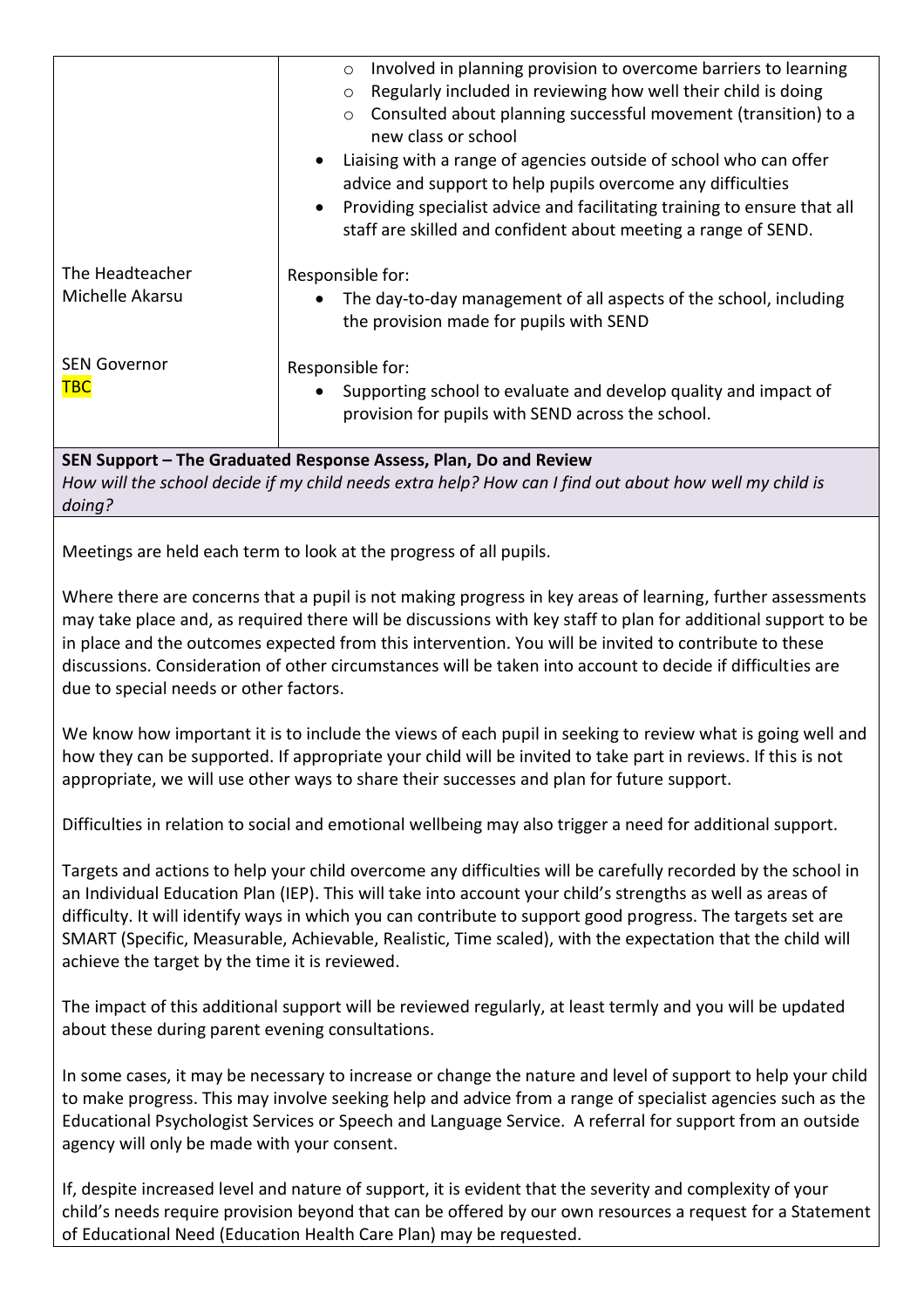The SENDCO will explain this process to you and show you how to find out more information about this. They will also share details of parent support organisations who can offer further support as required.

If your child has an Education, Health and Care Plan (EHCP) a formal meeting will take place annually to review your child's progress.

## **Tests and Examinations: Access Arrangement**

For some pupils, additional arrangements and adjustments can be made to enable them to fully access statutory tests. This might include additional time, rest breaks or use of a scribe.

The SENDCO will talk to you if they feel that your child would benefit from these additional arrangements. **The kinds of SEN that are provided for**

Our school currently provides additional and / or different provision for a range of needs, including:

- Communication and interaction, for example, autistic spectrum condition (ASC), speech and language difficulties
- Cognition and learning, for example, moderate learning difficulties (MLD), specific learning difficulties (SpLD)- dyslexia, dyspraxia, dyscalculia
- Social, emotional and mental health difficulties, for example, attention deficit hyperactivity disorder (ADHD)
- Sensory and/or physical needs, for example, visual impairments, hearing impairments, physical disability

#### **Curriculum and Teaching Methods (including groupings and interventions)** How will teaching be adapted to meet the needs of my child?

Our teachers are able to adapt teaching to meet the diverse range of needs in each class. Daily planning takes into account individual pupil needs and requirements. Differentiation is approached in a range of ways to support access and ensure that all pupils can experience success and challenge in their learning. Grouping arrangements are organised flexibility with opportunities for both ability and mixed setting to maximise learning opportunities for all.

Additional adults are used flexibly to help groups and individual pupils, with a long-term goal of encouraging and developing independent learning skills.

If required, more specific interventions are available to support groups and individuals to develop key areas of their learning and development. Details of the additional support offered to your child will be included in their SEN Support Plan.

Full details of the range of additional interventions available within the school can be found on the Schools Provision Map document.

The nature and range of interventions offered is reviewed regularly to ensure that it matches the needs of pupils at the school, including pupils who require support to develop their social interaction and resilience. **Access** 

What arrangements are made to enable my child to benefit and take advantage of the full school curriculum and extra curriculum activities?

We have an accessibility plan in place to ensure that pupils with SEN and Disability can take part in all aspects of school life.

The school's accessibility plan is updated annually and can be viewed on the school website.

The plan also outlines actions the school intends to take to further develop access and inclusion for pupils with disabilities.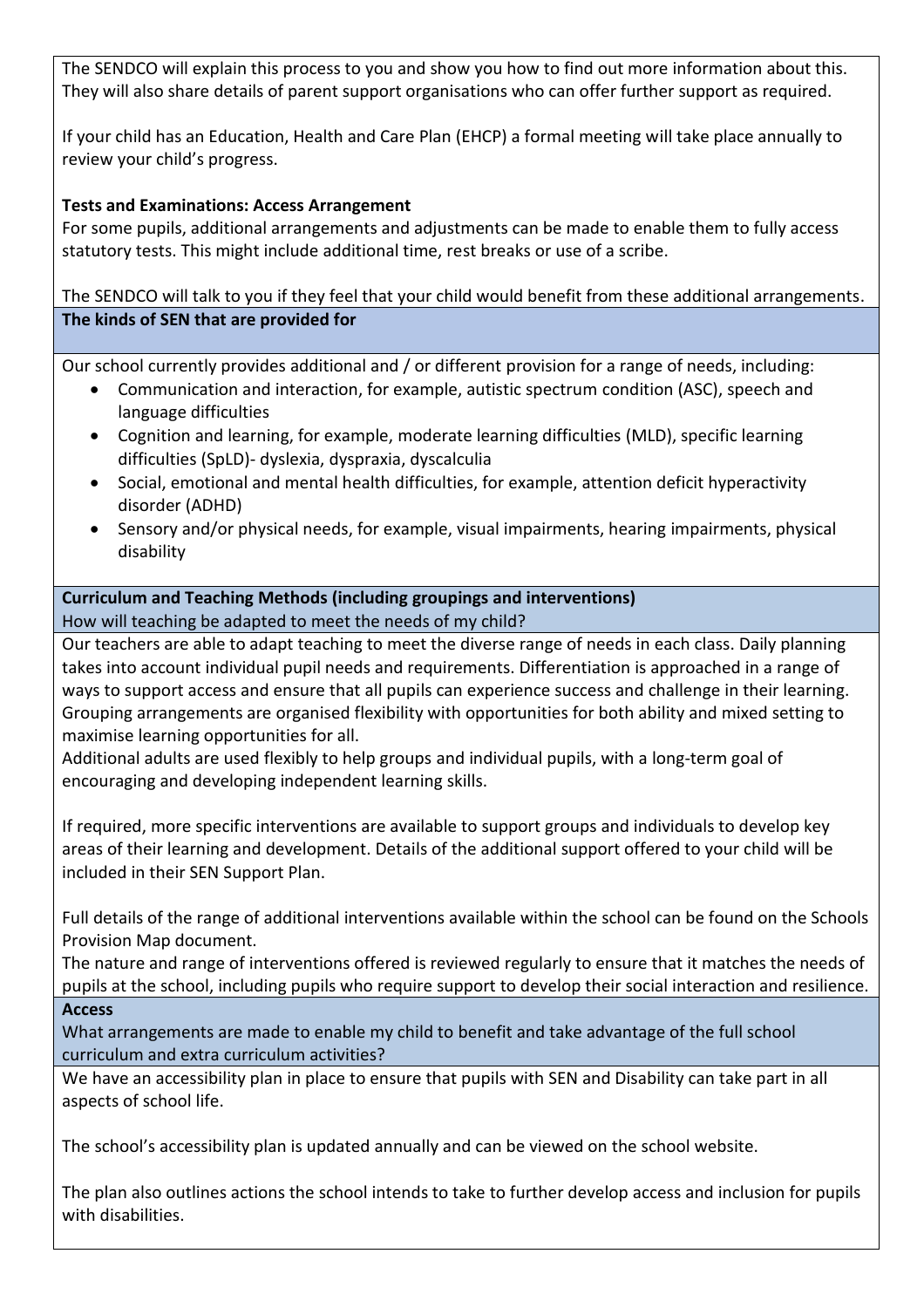Depending on specific needs of your child a more personalised access plan or individual health care plan will be drawn up in consultation with you. This will be reviewed and updated on a regular basis.

We undertake additional planning and risk assessments to ensure that pupils with SEND can take part in the wide range of extracurricular activities the school offers, including school outings and residential trips.

We monitor attendance at morning and after school clubs to make sure that pupils with SEND are able to access these enrichment activities.

#### **Staff Expertise**

How skilled are staff in meeting the needs of my child?

Provision for pupils with SEND is included in our regular monitoring of quality of teaching across the school. This helps to identify priorities for our ongoing programme of CPD to support whole school inclusive practice and to support new and less experienced staff.

The other people providing services to children with SEND in this school are:

- School Counsellor
- Speech & Language Teaching Assistant
- Specialist Higher Level Teaching Assistant for Autism
- Emotional Literacy Support Assistants (ELSA)
- Specialist ASC teachers attached to our Provision for pupils with Autism (P4A)
- School Nurse
- Trailblazer practitioners to support pupils with SEMH needs

Our SENCO actively engages in a range of opportunities to share best practice and keep abreast of current local and national initiatives and policy to support pupils with SEN.

| <b>External partnerships</b>                                                                            |                                                                  |  |  |
|---------------------------------------------------------------------------------------------------------|------------------------------------------------------------------|--|--|
| What support from outside does the school use to help my child?                                         |                                                                  |  |  |
| The school works with a number of external agencies to seek advice and support to ensure that the needs |                                                                  |  |  |
| of all children are fully understood and met. These include:                                            |                                                                  |  |  |
| <b>Agency</b>                                                                                           | What they offer?                                                 |  |  |
| <b>Educational Psychology Service</b>                                                                   | The EP service offers high quality psychological support to      |  |  |
|                                                                                                         | children, young people and their families to improve their       |  |  |
|                                                                                                         | educational and well-being outcomes. They work in partnership    |  |  |
|                                                                                                         | with families and schools to improve their understanding of a    |  |  |
|                                                                                                         | child's educational, developmental and psychological needs and   |  |  |
|                                                                                                         | how to meet them.                                                |  |  |
| Speech and Language Therapy                                                                             | The Speech and Language team supports children's fluency,        |  |  |
|                                                                                                         | speech, language and communication skills by working with        |  |  |
|                                                                                                         | parents, carers and key professionals to provide timely          |  |  |
|                                                                                                         | assessment, therapy and advice.                                  |  |  |
| Haringey Language & Autism Support                                                                      | The Language and Autism Support team offer a 'whole school       |  |  |
| Team                                                                                                    | approach' to identification, assessment, intervention and        |  |  |
|                                                                                                         | review of children with Language and Communication Needs,        |  |  |
|                                                                                                         | Social Communication Difficulties and Autism and make sure       |  |  |
|                                                                                                         | they are able to access all aspects of school life and learning. |  |  |
| Haringey & Enfield Hearing Impairment                                                                   | The Hearing Impairment Team provide information, advice and      |  |  |
| Team                                                                                                    | support regarding educational management and all aspects of      |  |  |
|                                                                                                         | deafness/hearing impairment, including language and              |  |  |
|                                                                                                         | communication, listening equipment and social and emotional      |  |  |
|                                                                                                         | wellbeing.                                                       |  |  |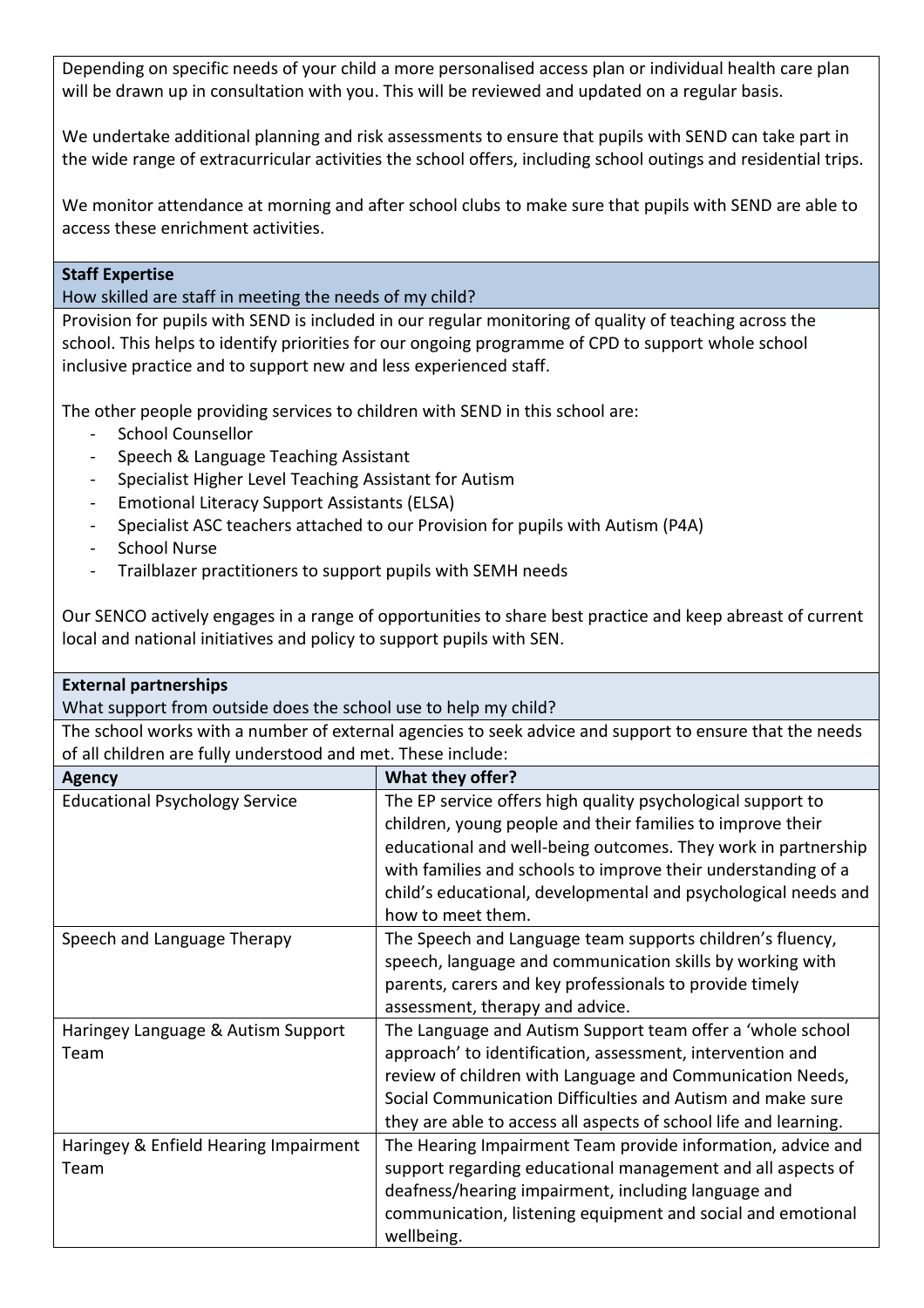| Visual Impairment Service (RNIB)          | The RNIB provide advice and support for children with a              |
|-------------------------------------------|----------------------------------------------------------------------|
|                                           | confirmed visual loss.                                               |
| <b>Occupational Therapy Service</b>       | The Occupational Therapy service provides assessment, advice         |
|                                           | and intervention for children with physical difficulties. It aims to |
|                                           | help children achieve or maintain their maximum level of             |
|                                           | independence and to develop practical life skills so that they       |
|                                           | can participate to their full potential in the home and classroom    |
|                                           | environment.                                                         |
| <b>CAMHS (Child and Adolescent Mental</b> | CAMHS provides assessments and treatments for children and           |
| Health Service).                          | young people 0-17 who are experiencing serious mental health         |
|                                           | problems or marked emotional and behavioural problems                |
|                                           | which are complex and enduring and have significant impact on        |
|                                           | the child's functioning.                                             |
| <b>Markfield Community Centre</b>         | Markfield provides: information, advice and advocacy; training       |
|                                           | and events.                                                          |
| SENDIAS - SEN Information and Advice.     | SENDIASS provides independent information and advice and             |
|                                           | guidance for parents / carers of children and young people with      |
|                                           | SEND.                                                                |
|                                           | They also provide mediation services.                                |

The full range of local support available to support your child both within and outside of school can be found in the **Haringey Local Offer** for pupils with SEN:

<https://www.haringey.gov.uk/children-and-families/local-offer>

### **Transition**

How will the school help my child to move to a new class/year group or to a different school?

Children and young people with SEND can become particularly anxious about starting school or moving on to a new class or school. The school will seek to reduce any anxieties and ensure consistency of support by:

## **When joining the school in our Reception/Nursery classes:**

The SENDCO and or EYFS staff will contact the pre-school setting to seek information about the nature and level of needs for pupils identified with SEND and the provision that has already been offered to overcome these barriers. If the pupil has more significant needs and/or has support from other agencies this may include more formal transition meetings where needs and the nature of provision are fully documented, and more detailed arrangements may be required.

EYFS staff will also make home visits.

## **When moving to another school:**

We will contact the School SENCO and share information about special arrangements and support that has been made to help your child achieve their learning goals.

We will make sure that all records are passed on as soon as possible

## **When moving between classes and phases:**

An information sharing meeting will take place with the receiving teacher.

If appropriate there will be opportunities for your child to visit the new class and meet the teacher and other key staff.

## **When moving to secondary school:**

Our SENDCO will make contact with the Year 7 leader or SENDCO once a school has been named to start planning for transition.

Multi-agency meetings may be arranged to create a more detailed transition plan. Successful arrangements and interventions currently used to support your child can be shared with the receiving school and additional visits to the new setting may be planned to help you child become familiar with the new setting and to reduce any anxieties.

Your involvement in this process will be critical to supporting a successful move.